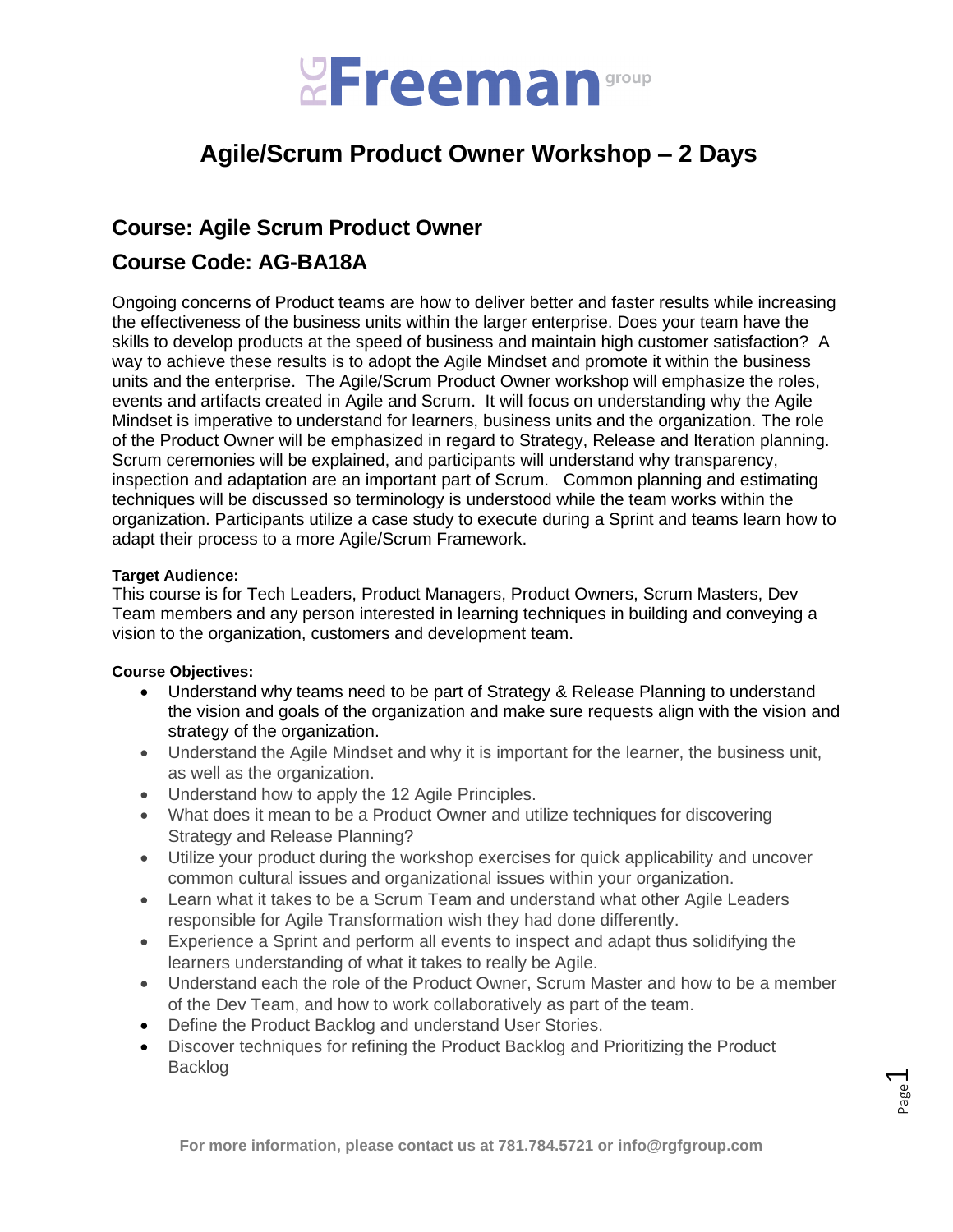

- Understand the Scrum Framework and how to implement your projects in shorter iterations, focus on the work needed "just in time" to understand how to create results faster with higher quality.
- Describe how implementing the Scrum Framework allows teams to deliver more specific content to employees/departments in faster increments.

#### 1. **Overview of Agile**

- Understanding the framework
- 12 principles of Agile
- Framework Defined
- Agile Common Themes
- Benefits of Agile
- Understand why the Agile Mindset is important for
	- o Learners
	- o Business Units
	- o Organization and Culture

# 2. **Scrum Defined**

- Definition of Scrum
- Uses of Scrum in your environment
	- o Understand being part of Strategy and Release Planning can increase delivery of roadmaps for skill gap assessment and just in time training. o Apply the Agile Mindset to help drive organizational change.
	-
- Scrum Theory
- Scrum Values
- Scrum Team (Roles)
	- o Product Owner
	- o Scrum Master
	- o Development Team
	- **Scrum Events** 
		- o Sprint Planning
		- o Daily Scrum
		- o Development Work
		- o Sprint Review
		- o Sprint Retrospective
- Scrum Artifacts
	- o Product Backlog
	- o Sprint Backlog
	- o Increment
- Artifact Transparency